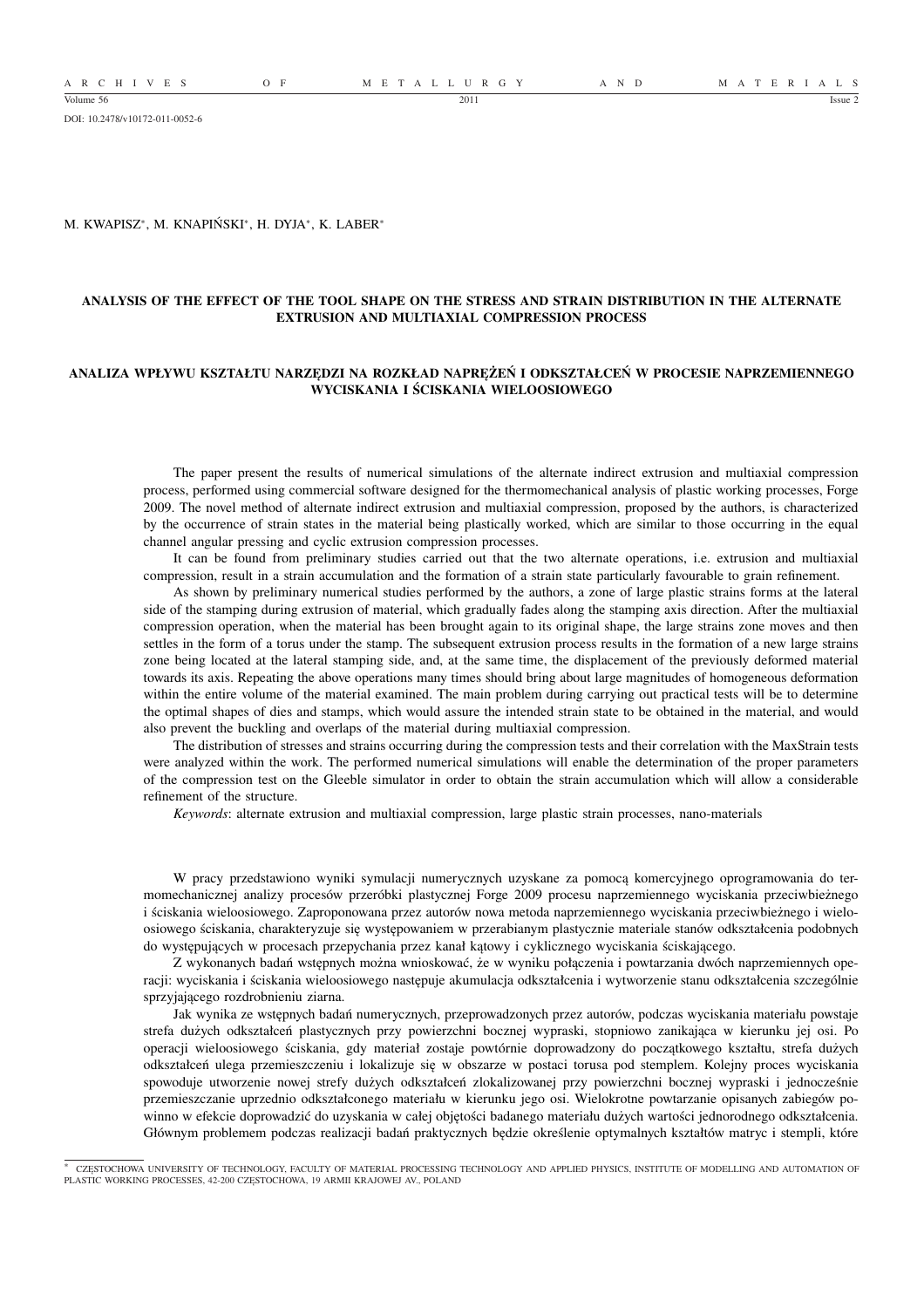zagwarantują uzyskanie zamierzonego stanu odkształcenia w materiale, a ponadto uniemożliwią wyboczenie i zaprasowania materiału podczas wieloosiowego ściskania.

W pracy analizowano rozkład naprężeń i odkształceń występujących podczas prób ściskania i ich korelacja z próbami MaxStrain. Przeprowadzone symulacje numeryczne umożliwią ustalenie prawidłowych parametrów próby ściskania w symulatorze Gleeble w celu uzyskania akumulacji odkształcenia co umożliwi znaczne rozdrobnienie struktury.

#### **1. Introduction**

Materials of an ultrafine-grained and nanometric structure exhibit mechanical properties that often surpass those of conventionally obtained materials having phases or grain structures on a micrometric scale. Moreover, the ultrafine microstructure, in the sub-micrometric or nanometric range, results in new and extraordinary physical properties, such as: a decrease in Young's modulus, a reduction in the Debye and Curie temperatures, an increase in the diffusion degree, an enhancement of corrosion resistance, and an improvement in magnetic properties. Many studies indicate that by using processes that cause a strain accumulation, materials can be obtained, which combine high strength with high plasticity.

Ultrafine-grained microstructures can be obtained in thermoplastic working processes with applying severe plastic deformations (SPD) to ordinary materials. The core of the SPD processes is the capability to obtain a very large deformation of material and the rearrangement of strain-induced dislocations, which results in a very strong grain refinement [1, 4, 5].

Among the SPD processes that take advantage of large plastic strain, the most common include:

– Equal Channel Angular Pressing (ECAP),

- High-Pressure Torsion (HPT),
- Multiaxial Forging (MF),
- Cyclic Extrusion Compression (CEC),
- Repetitive Corrugation and Straightening (RCS), and – Accumulative Roll-Bonding (ARB).

The severe metal deformation processes have a significant impact on the structure and properties of materials. Ultrafine-grained structures and nanostructures can be characterized as being unique owing to their physical and mechanical properties, such as: high low-temperature strength and/or high stress superplasticity and others [2÷9].

During applying high deformations, a strain anisotropy occurs in the material, which causes the anisotropy of mechanical properties. The alternate extrusion and multiaxial compression method proposed by the authors, as illustrated schematically in Fig. 1, is characterized by the occurrence of strain states in the material being plastically worked, which are similar to those occurring in the equal channel angular pressing and cyclic extrusion compression processes.



Fig. 1. Schematic of the alternate extrusion and multiaxial compression process; a) extrusion operation; b) compression operation

As shown by the preliminary numerical studies, a zone of large plastic strains forms at the lateral side of the stamping during extrusion of the material, which gradually fades along the stamping axis direction (Fig. 1a). After the multiaxial compression operation, when the material has been brought again to its original shape, the large strains zone moves and then settles in the form of a torus under the stamp (Fig. 1b). The subsequent extrusion process results in the formation of a new large strains zone being located at the lateral stamping side, and, at the same time, the displacement of the previously deformed material towards its axis. Repeating the above operations many times should bring about large magnitudes of homogeneous deformation within the entire volume of the material examined. The main problem will be to determine the optimal shapes of dies and stamps, which will assure the intended strain state to be obtained in the material, and will also prevent the buckling and overlaps of the material during multiaxial compression.

### **2. Numerical modelling**

The Forge 2009 <sup>R</sup> software relies on the finite element method and is designed for modelling of plastic working processes. The software enables modelling of plastic working processes in a spatial strain state. A plastically deformed medium is described by the equation based on the Norton-Hoff law:

$$
S_{ij} = 2K_0 \left(\bar{\varepsilon} + \varepsilon_0\right)^{n_0} \cdot e^{\left(-\beta_0 * T\right)} \left(\sqrt{3}\dot{\varepsilon}\right)^{m_0 - 1} \dot{\varepsilon}_{ij},\qquad(1)
$$

where:  $S_{ij}$  – stress tensor deviator;  $\dot{\vec{\varepsilon}}$  – strain rate intensity;  $\dot{\varepsilon}_{ij}$  – strain rate tensor;  $\bar{\varepsilon}$  – strain intensity,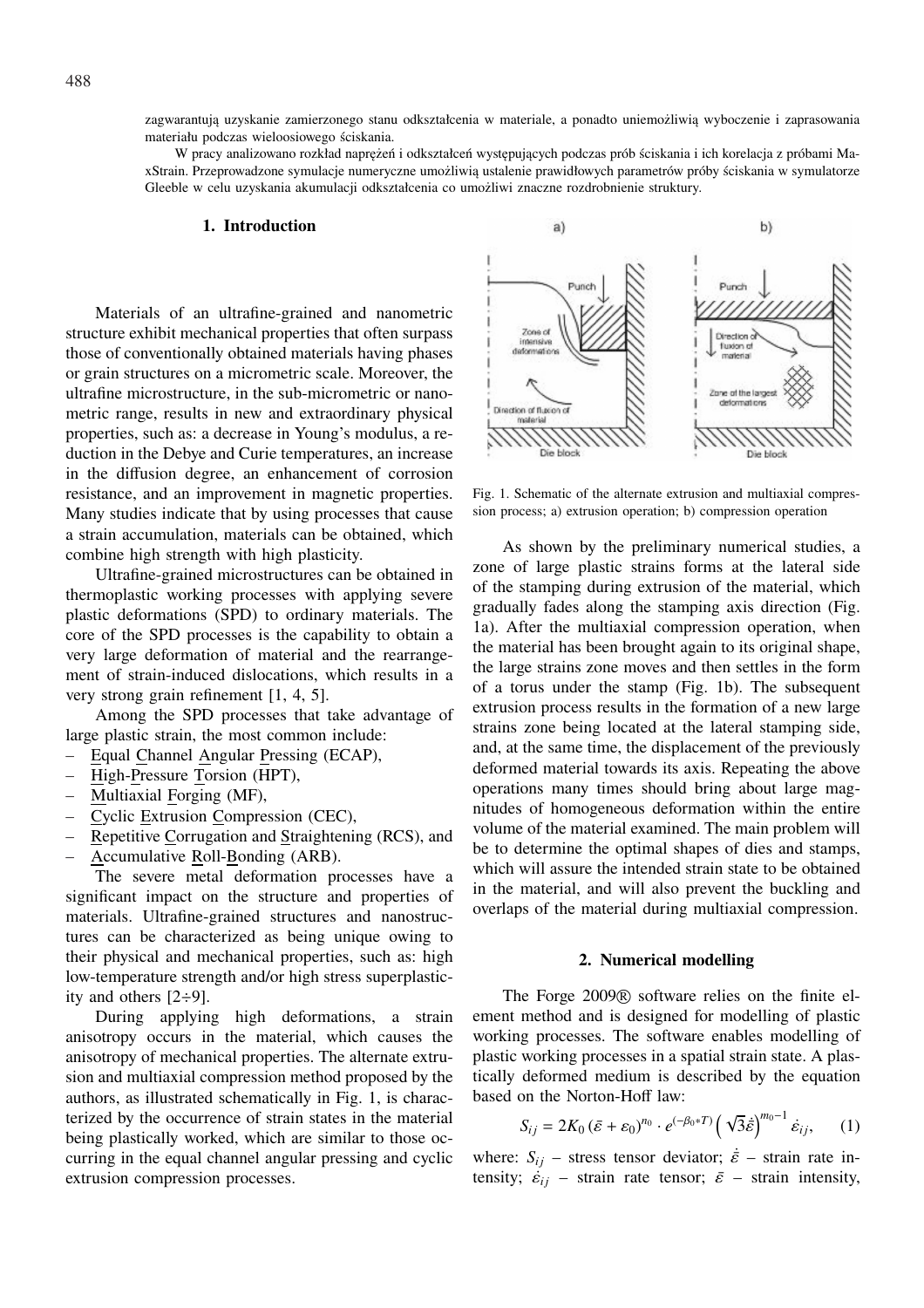$\varepsilon_0$  – base strain, *T* – temperature,  $K_0$ ,  $m_0$ ,  $n_0$ ,  $\beta_0$  – material constants specific to the plastically worked material.

A general form of this law is as follows:

$$
\sigma = 2K \left( \sqrt{3} \dot{\varepsilon}_i \right)^{m-1} \dot{\varepsilon} \tag{2}
$$

The coefficient *m* in Eq. (3) may assume the following values:  $m = 1$  corresponds to a Newtonian liquid with a viscosity of  $\eta = 2K$ ,  $m = 0$  gives a plastic flow law for a material satisfying Huber-Mises' plasticity criterion with a yield stress of  $\sigma_p = \sqrt{3}K$ , that is Levy-Mises' rigid-plastic law:

$$
\sigma = \frac{2}{3} \frac{\sigma_p}{\dot{\varepsilon}_i} \dot{\varepsilon}
$$
 (3)

The conditions of friction between the material and the tools are described by the Coulomb friction model and Treska's friction model, in which respective values of the friction coefficients and the friction factor are taken:

$$
\tau_j = \mu \cdot \sigma_n \text{ for } \mu \cdot \sigma_n < \frac{\sigma_0}{\sqrt{3}},
$$
\n
$$
\tau_j = m \frac{\sigma_0}{\sqrt{3}} \text{ for } \mu \cdot \sigma_n > m \frac{\sigma_0}{\sqrt{3}}, \tag{4}
$$

where:  $\tau_j$  – unit friction force vector,  $\sigma_0$  – base stress,  $\sigma_n$  – normal stress,  $\mu$  – friction coefficient,  $m$  – friction factor.

The boundary conditions of the heat transfer model are assumed as the combined limiting conditions of the second and third kinds, and are described by the formula:

$$
k_x \frac{\partial T_s}{\partial x} l_x + k_y \frac{\partial T_s}{\partial y} l_y + k_z \frac{\partial T_s}{\partial z} l_z + q + \alpha (T_s - T_o) = 0 \quad (5)
$$

where:  $l_x, l_y$  i $l_z$  – directional cosines of the normal to the strip surface,  $q$  – heat flow rate on the cooled strip zone,  $\alpha$  – heat transfer coefficient,  $T_o$  – ambient temperature.

The Forge2009 <sup>R</sup> software enables the determination of the fields of temperature, stresses, strains and strain rates in the analyzed zone of metal being deformed. A substantial advantage that influences the accuracy of obtained computation results is the possibility of inputting the rheological properties of the deformed metal, either in the form of a mathematical function or in a tabularized form, reflecting the actual stress – strain relationships.

## **3. Results of numerical studies**

The application of the Forge2009 <sup>R</sup> software using the thermomechanical models incorporated in it requires the definition of boundary conditions which are crucial to the correctness of numerical computation. Therefore, computation results are particularly affected by: the properties of material examined, friction conditions, and the kinetic and thermal parameters describing the plastic working process. The stock and working tool models were made using a CAD type program, and then a finite element grid was plotted on them. When generating the finite element grid, grid elements were locally concentrated in the largest deformation zone, which assured good geometrical consistence of the stock after deformation to be obtained. Because of the symmetry of the process, the theoretical analysis was performed for 1/2 of the stock, which allowed a considerable reduction of the computation time.



Frame: 27/27<br>TIME: 12.50 H: 5.000 , INC: 2138

EQ STRAIN (3D element)

5.1088

TIME: 12.88 , H: 30.00 , INC: 474

EQ STRAIN [3D element]

5.10863

Fig. 2. Strain distribution – a  $90^\circ$  die: a) extrusion operation, b) compression operation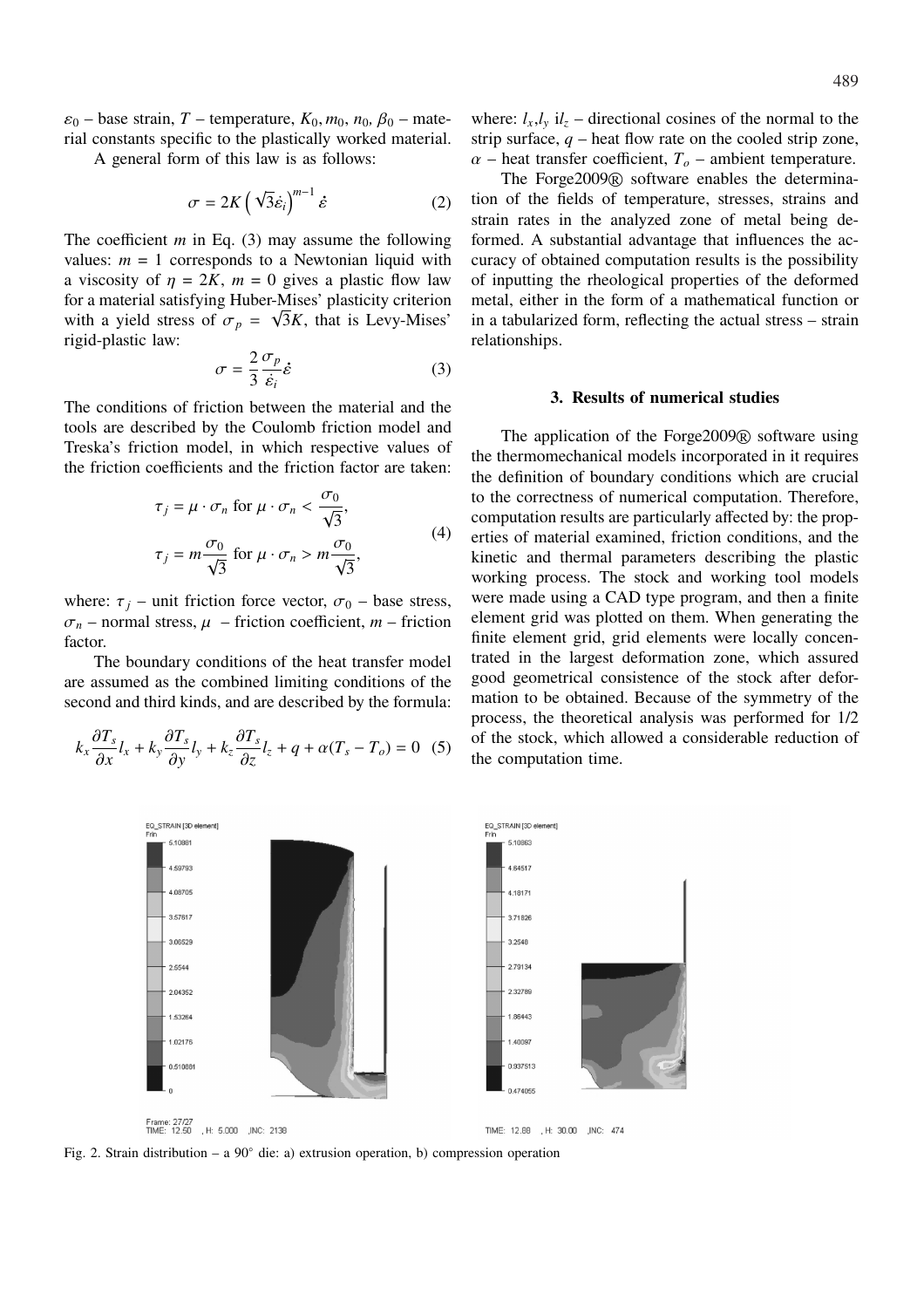Aluminium Al99 acc. to the DIN standard was used as stock material for the studies; the properties of the material to be deformed were taken from the material database of the Forge2009 <sup>R</sup> program. The initial stock height was equal to 100 mm, while the diameter of the deformed disk equalled 100 mm. The following initial conditions were assumed for both stages of numerical studies: friction coefficient  $\mu = 0.1$ , and friction factor *m*  $= 0.2$ ; coefficient of heat exchange between the deformed metal and the tool,  $\alpha - 1000$  [W/Km<sup>2</sup>]; coefficient of heat exchange between the deformed metal and the air,  $\alpha_p$  – 10 [W/Km<sup>2</sup>]; initial stock temperature, tool temperature and ambient temperature =  $20^{\circ}$ C.

Analysis was focused on the effect of the ram and die shapes allowing material without lapping to be obtained.

Figure 2 shows the distribution of strains in the extrusion operation and then in the multiaxial compression operation.

The strain values shown in Fig. 2 enable one to predict the flow of material during the extrusion operation. At the same time, it can be observed that the largest strain magnitudes exist at the ram surface. An occurring crater is also visible. In operation 2 of multiaxial compression, a lap forms, which moves into the material. Figure 3 presents the strain distribution in the material subjected to extrusion again. As a stock, material was used, which had been deformed in the extrusion and multiaxial compression operations with the aim of strain accumulation.



TIME: 12.50 , H: 5.000 , INC: 2327

Fig. 3. Strain distribution – the 90◦ die: extrusion operation, stage 3

The strain distributions shown in Fig. confirm that the lap formed at the multiaxial compression stage propagates into the material.

Figures 4 and 5 show stress distributions in the process of alternate extrusion and multiaxial compression.



Fig. 4. Stress distribution – the 90◦ die: a) extrusion operation, b) compression operation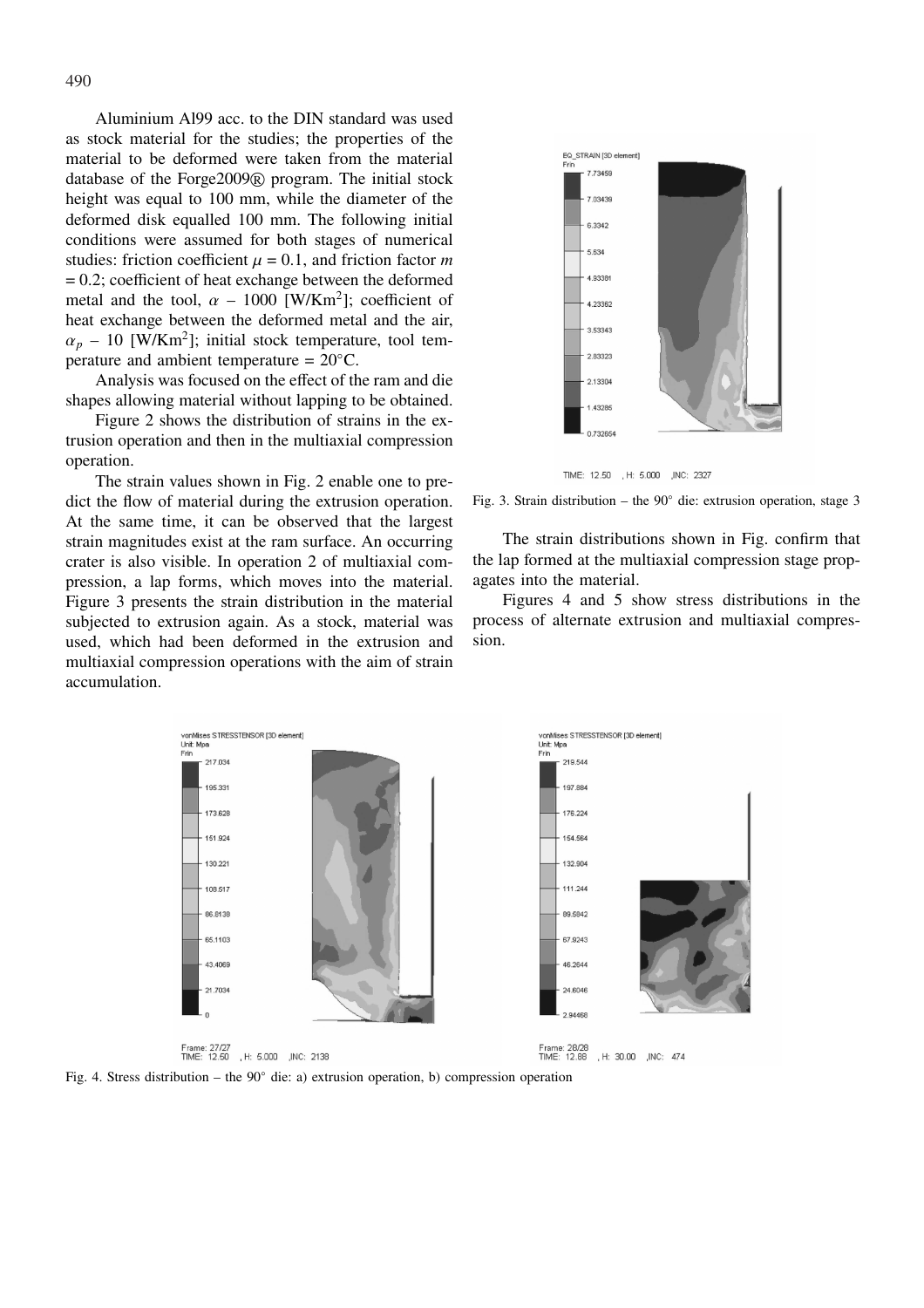

TIME: 12.50 , H: 5.000 , INC: 2327

Fig. 5. Stress distribution – the  $90^\circ$  die: extrusion operation, stage 3

The stress distributions shown in Figs. 4 and 5 confirm the possibility of laps occurring in the material being deformed. It is therefore necessary to develop the appropriate die and ram shapes in order to prevent potential laps from occurring. Subsequent numerical simulations were conducted aimed at changing the die inclination angle to  $95^\circ$  and  $100^\circ$ .

The strain distributions for the modified die inclination angle, as shown in Fig. confirm that it is possible to reduce of completely eliminate the crater forming in the material axis. Further studies were conducted with the aim of reducing the potential for forming material lapping. To this end, the ram shape was modified. The results for strain distribution in the extrusion operation with different ram shapes are shown in Figure 7.



TIME: 12.50 H: 5.000 , INC: 2209

Fig. 6. Strain distribution, the extrusion operation: a) 95◦ die; b) 100◦ die



TIME: 12.50 H: 5.000 , INC: 2089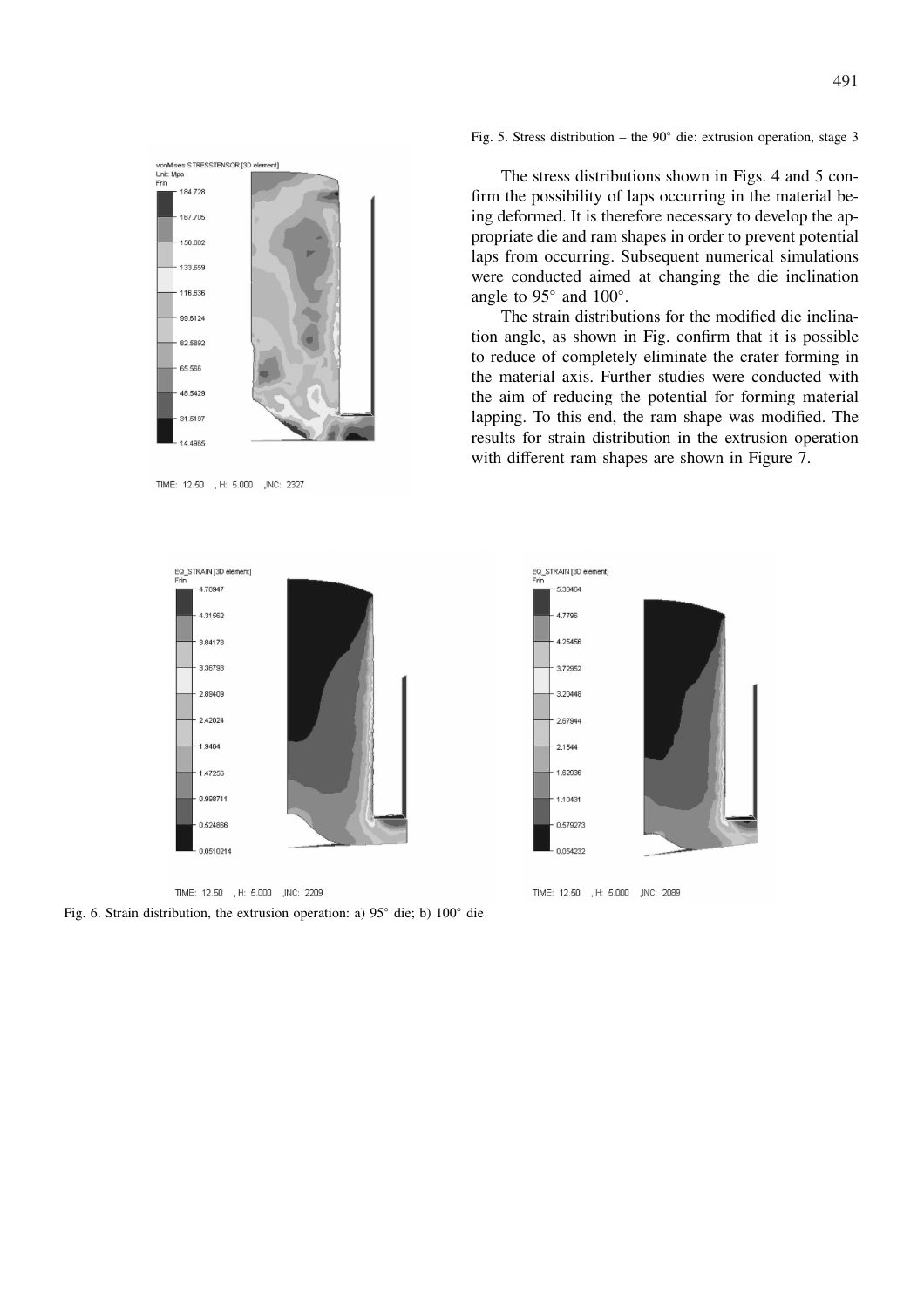



TIME: 12.50 , H: 5.000 , INC: 653

Fig. 7. Strain distribution, the extrusion operation: a) 45◦ -angle ram; b) rounded ram

The strain distribution results for the modified ram shape, as shown in Fig. 7, confirm the possibility of obtaining a greater strain homogeneity compared to the straight ram shown in Fig. 2a.

# **4. Summary**

The paper present the results of numerical simulations of the alternate indirect extrusion and multiaxial compression process, carried out using Forge 2009, commercial software designed for the thermomechanical analysis of plastic working processes. The novel method of alternate indirect extrusion and multiaxial compression, proposed by the authors, is characterized by the occurrence of strain states in the material being plastically worked, which are similar to those occurring in the processes of equal channel angular pressing and cyclic extrusion compression processes.

From the preliminary studies carried out it is found that the combination of the two alternate operations, i.e. extrusion and multiaxial compression, result in strain accumulation and the formation of a strain state particularly favourable to grain refinement.

The paper has also presented selected results concerning the distribution of strains and stresses in the process of alternate extrusion and multiaxial compression. Examples of die and ram shape modifications are also given and their influence on the strain distribution, as well as on the likelihood of occurrence of material lapping, are discussed. The presented results of the studies confirm the assertion that by the appropriate modification of the die and ram shapes it is possible to obtain material of homogeneous properties within its entire volume.

*The publication has been drawn up based on the study performed within the Research Project N N508 480838 entitled "Developing the methodology for the production of materials of ultrafine-grained and nanometric structure by alternate extrusion and multiaxial compression", co-financed by the Ministry of Science and Higher Education of the Republic of Poland for the years 2010*÷*2012, carried out by the Czestochowa University of Technology.*

## **REFERENCES**

- [1] L. De Pari, A. Bandar, W. Van Geertruyd e n, W. M i s i o ł e k, Modeling of Hot Rolling 6061 Aluminum Alloy-State Variables And Grain Size Predictions, Computer Methods in Materials Science **7**, 1, 11-16 (2007).
- [2] M. K w a p i s z, H. D y j a, The Model of Grain Size Variation in The Aluminum Accumulative Roll-Bonding Process; Proceedings of the International Conference on "Sovremenne dostizhenya v teori y tekhnologgy plastitcheskoy obrabotky metallov" Petersburg, 16-20 (2007).
- [3] M. Kwapisz, M. Knapiński, H. Dyja, Matematyczny model zmian własności wytrzymałościowych aluminium poddawanego dużym odkształceniom plastycznym (A mathematical model for the variations in the mechanical properties of aluminium subjected to severe plastic deformations); FIMM Conference, 45-50 (2009).
- $[4]$  M. Kwapisz, M. Knapiński, A. Kawałek, Analysis of variations of the mechanical properties of